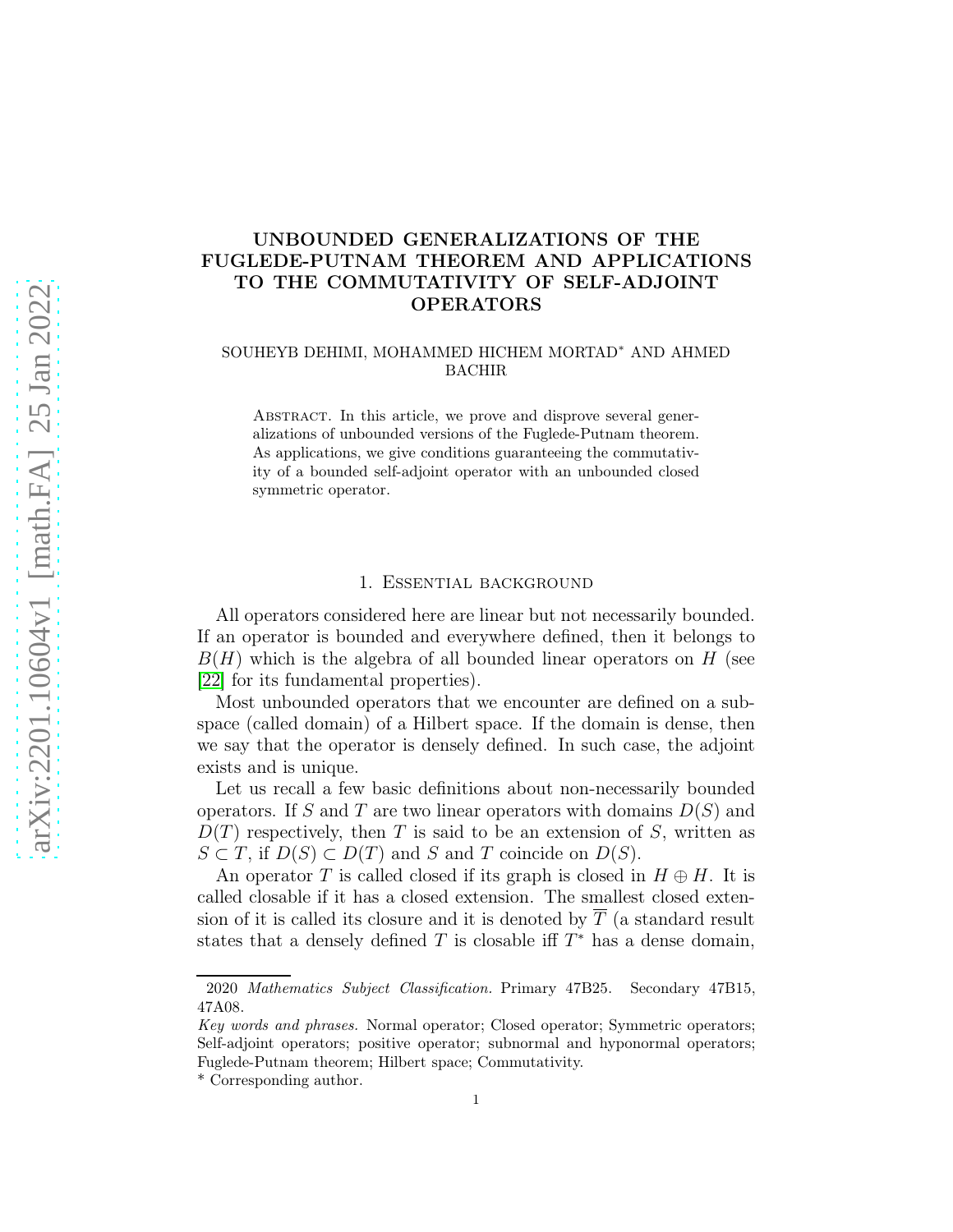and in which case  $\overline{T} = T^{**}$ ). If T is closable, then

$$
S \subset T \Rightarrow \overline{S} \subset \overline{T}.
$$

If T is densely defined, we say that T is self-adjoint when  $T = T^*$ ; symmetric if  $T \subset T^*$ ; normal if T is *closed* and  $TT^* = T^*T$ .

The product  $ST$  and the sum  $S + T$  of two operators S and T are defined in the usual fashion on the natural domains:

$$
D(ST) = \{x \in D(T) : Tx \in D(S)\}
$$

and

$$
D(S+T) = D(S) \cap D(T).
$$

In the event that  $S, T$  and  $ST$  are densely defined, then

$$
T^*S^* \subset (ST)^*,
$$

with the equality occurring when  $S \in B(H)$ . If  $S+T$  is densely defined, then

 $S^* + T^* \subset (S + T)^*$ 

with the equality occurring when  $S \in B(H)$ .

Let T be a linear operator (possibly unbounded) with domain  $D(T)$ and let  $B \in B(H)$ . Say that B commutes with T if

$$
BT\subset TB.
$$

In other words, this means that  $D(T) \subset D(TB)$  and

$$
BTx = TBx, \ \forall x \in D(T).
$$

Let A be an injective operator (not necessarily bounded) from  $D(A)$ into H. Then  $A^{-1}$ : ran(A)  $\rightarrow$  H is called the inverse of A, with  $D(A^{-1}) = \text{ran}(A).$ 

If the inverse of an unbounded operator is bounded and everywhere defined (e.g. if  $A: D(A) \to H$  is closed and bijective), then A is said to be boundedly invertible. In other words, such is the case if there is a  $B \in B(H)$  such that

$$
AB = I \text{ and } BA \subset I.
$$

If A is boundedly invertible, then it is closed.

The resolvent set of A, denoted by  $\rho(A)$ , is defined by

$$
\rho(A) = \{ \lambda \in \mathbb{C} : \ \lambda I - A \text{ is bijective and } (\lambda I - A)^{-1} \in B(H) \}.
$$

The complement of  $\rho(A)$ , denoted by  $\sigma(A)$ ,

$$
\sigma(A) = \mathbb{C} \setminus \rho(A)
$$

is called the spectrum of A.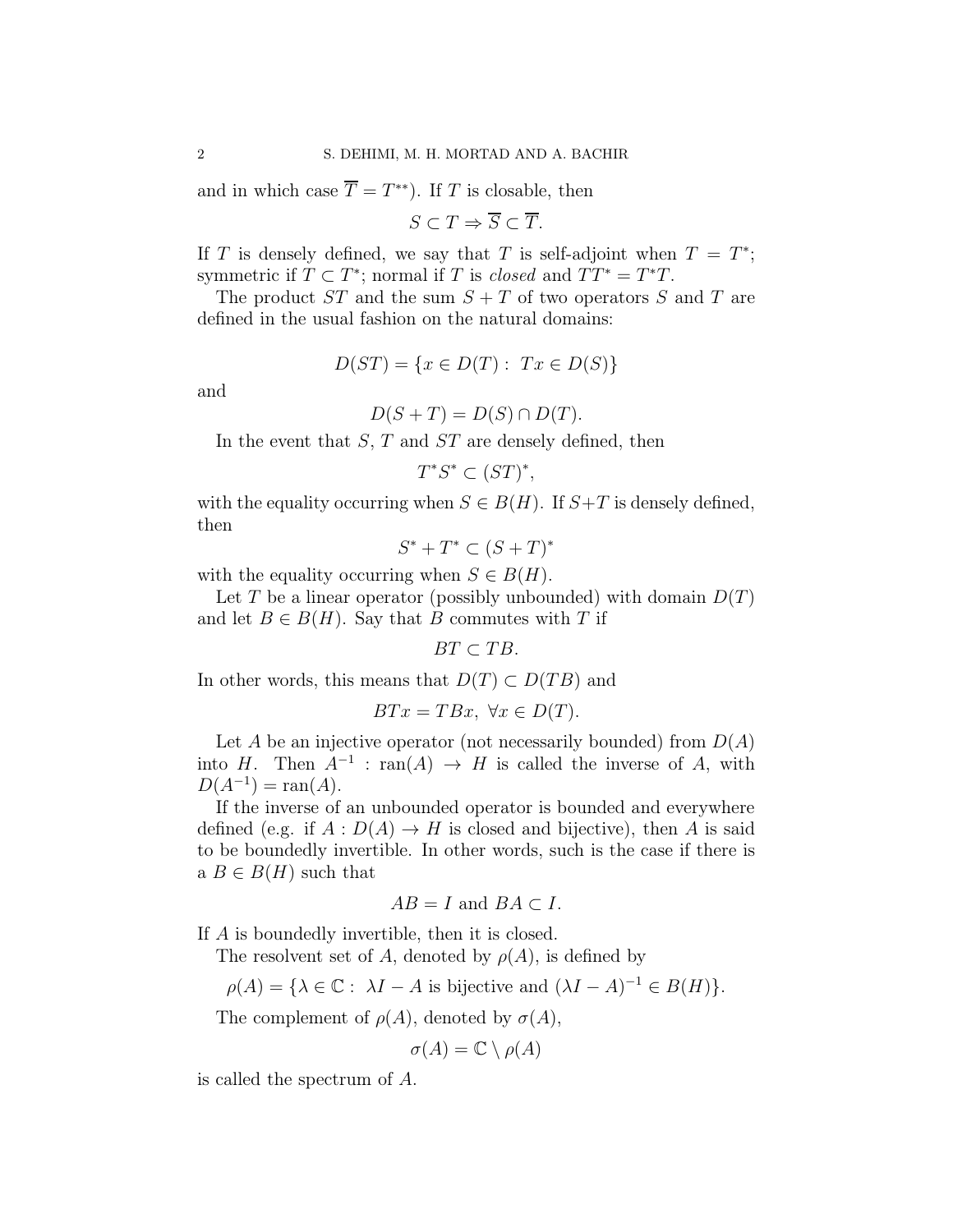Recall also that the product of two closed operators need not be closed (see [\[24\]](#page-15-1)). However, and it is known (among other results), that TS is closed if T is closed and  $S \in B(H)$  or if  $T^{-1}$  is in  $B(H)$  and S is closed.

If a symmetric operator T is such that  $\langle Tx, x \rangle \geq 0$  for all  $x \in D(T)$ , then we say that T is positive, and we write  $T \geq 0$ . When T is selfadjoint and  $T \geq 0$ , then we can define its unique positive self-adjoint square root, which we denote by  $\sqrt{T}$ .

If T is densely defined and closed, then  $T^*T$  (and  $TT^*$ ) is self-adjoint and positive (a celebrated result due to von-Neumann, see e.g. [\[30\]](#page-16-0)). So, when T is closed then  $T^*T$  is self-adjoint and positive whereby it is legitimate to define its square root. The unique positive self-adjoint square root of  $T^*T$  is denoted by  $|T|$ . It is customary to call it the absolute value or modulus of  $T$ . If  $T$  is closed, then (see e.g. Lemma 7.1 in [\[30\]](#page-16-0))

$$
D(T) = D(|T|)
$$
 and  $||Tx|| = |||T|x||$ ,  $\forall x \in D(T)$ .

Next, we recall some definitions of unbounded non-normal operators. A densely defined operator A with domain  $D(A)$  is called hyponormal if

$$
D(A) \subset D(A^*) \text{ and } ||A^*x|| \le ||Ax||, \ \forall x \in D(A).
$$

A densely defined linear operator A with domain  $D(A) \subset H$ , is said to be subnormal when there are a Hilbert space K with  $H \subset K$ , and a normal operator N with  $D(N) \subset K$  such that

$$
D(A) \subset D(N)
$$
 and  $Ax = Nx$  for all  $x \in D(A)$ .

In the end, we recall some basic facts about matrices of non-necessarily bounded operators. Let  $H$  and  $K$  be two Hilbert spaces and let  $A: H \oplus K \to H \oplus K$  (we may also use  $H \times K$  instead of  $H \oplus K$ ) be defined by

$$
A = \left(\begin{array}{cc} A_{11} & A_{12} \\ A_{21} & A_{22} \end{array}\right)
$$

where  $A_{11} \in L(H)$ ,  $A_{12} \in L(K, H)$ ,  $A_{21} \in L(H, K)$  and  $A_{22} \in L(K)$ are not necessarily bounded operators. If  $A_{ij}$  has a domain  $D(A_{ij})$ with  $i, j = 1, 2$ , then

$$
D(A) = (D(A_{11}) \cap D(A_{21})) \times (D(A_{12}) \cap D(A_{22}))
$$

is the natural domain of A. So if  $(x_1, x_2) \in D(A)$ , then

$$
A\left(\begin{array}{c} x_1 \\ x_2 \end{array}\right) = \left(\begin{array}{c} A_{11}x_1 + A_{12}x_2 \\ A_{21}x_1 + A_{22}x_2 \end{array}\right).
$$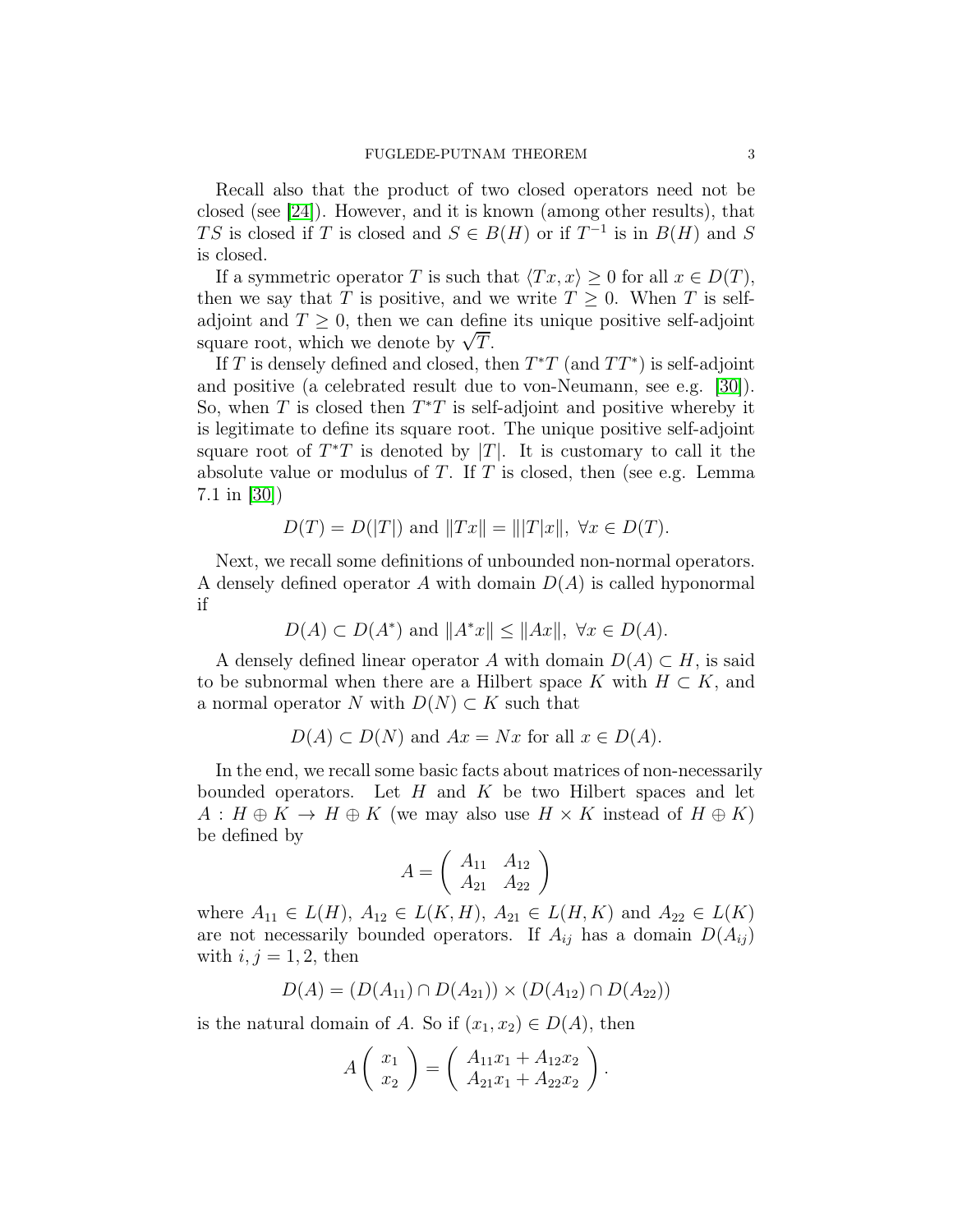Also, recall that the adjoint of  $\begin{pmatrix} A_{11} & A_{12} \\ A_{21} & A_{22} \end{pmatrix}$  is not always  $\begin{pmatrix} A_{11}^* & A_{21}^* \\ A_{12}^* & A_{22}^* \end{pmatrix}$ (even when all domains are dense including the main domain  $D(A)$ ) as known counterexamples show. Nonetheless, e.g.

$$
\left(\begin{array}{cc} A & 0 \\ 0 & B \end{array}\right)^* = \left(\begin{array}{cc} A^* & 0 \\ 0 & B^* \end{array}\right) \text{ and } \left(\begin{array}{cc} 0 & C \\ D & 0 \end{array}\right)^* = \left(\begin{array}{cc} 0 & D^* \\ C^* & 0 \end{array}\right)
$$

if A, B, C and D are all densely defined.

#### 2. INTRODUCTION

The aim of this paper is twofold. In the first part, we obtain some generalizations of the Fuglede-Putnam theorem involving unbounded operators. In the second part, we apply the Fuglede-Putnam theorem to obtain conditions guaranteeing the commutativity of self-adjoint operators, one of them is bounded.

Recall that the original version of the Fuglede-Putnam theorem reads:

**Theorem 2.1.** *(*[\[10\]](#page-15-2)*,* [\[28\]](#page-16-1)*)* If  $A \in B(H)$  and if M and N are normal *(non necessarily bounded) operators, then*

$$
AN \subset MA \Longrightarrow AN^* \subset M^*A.
$$

There have been many generalizations of the Fuglede-Putnam theorem since Fuglede's paper. However, most generalizations were devoted to relaxing the normality assumption. Apparently, the first generalization of the Fuglede theorem to an unbounded A was established in [\[27\]](#page-16-2). Then the first generalization involving unbounded operators of the Fuglede-*Putnam* theorem is:

<span id="page-3-0"></span>Theorem 2.2. *If* A *is a closed and symmetric operator and if* N *is an unbounded normal operator, then*

$$
AN \subset N^*A \Longrightarrow AN^* \subset NA
$$

*whenever*  $D(N) \subset D(A)$ *.* 

In fact, the previous result was established in [\[18\]](#page-15-3) under the assumption of the self-adjointness of A. However, and by scrutinizing the proof in [\[18\]](#page-15-3) or [\[19\]](#page-15-4), it is seen that only the closedness and the symmetricity of A were needed. Other unbounded generalizations may be consulted in [\[21\]](#page-15-5) and [\[3\]](#page-14-0) and some of the references therein. In the end, readers may wish to consult the survey [25] exclusively devoted to the Fuglede-Putnam theorem and its applications.

In the second part of this manuscript, we continue the investigations initiated in the thesis [\[19\]](#page-15-4), and then in [\[14\]](#page-15-6) inter alia. More precisely, we show that if  $B \in B(H)$  is self-adjoint and A is densely defined,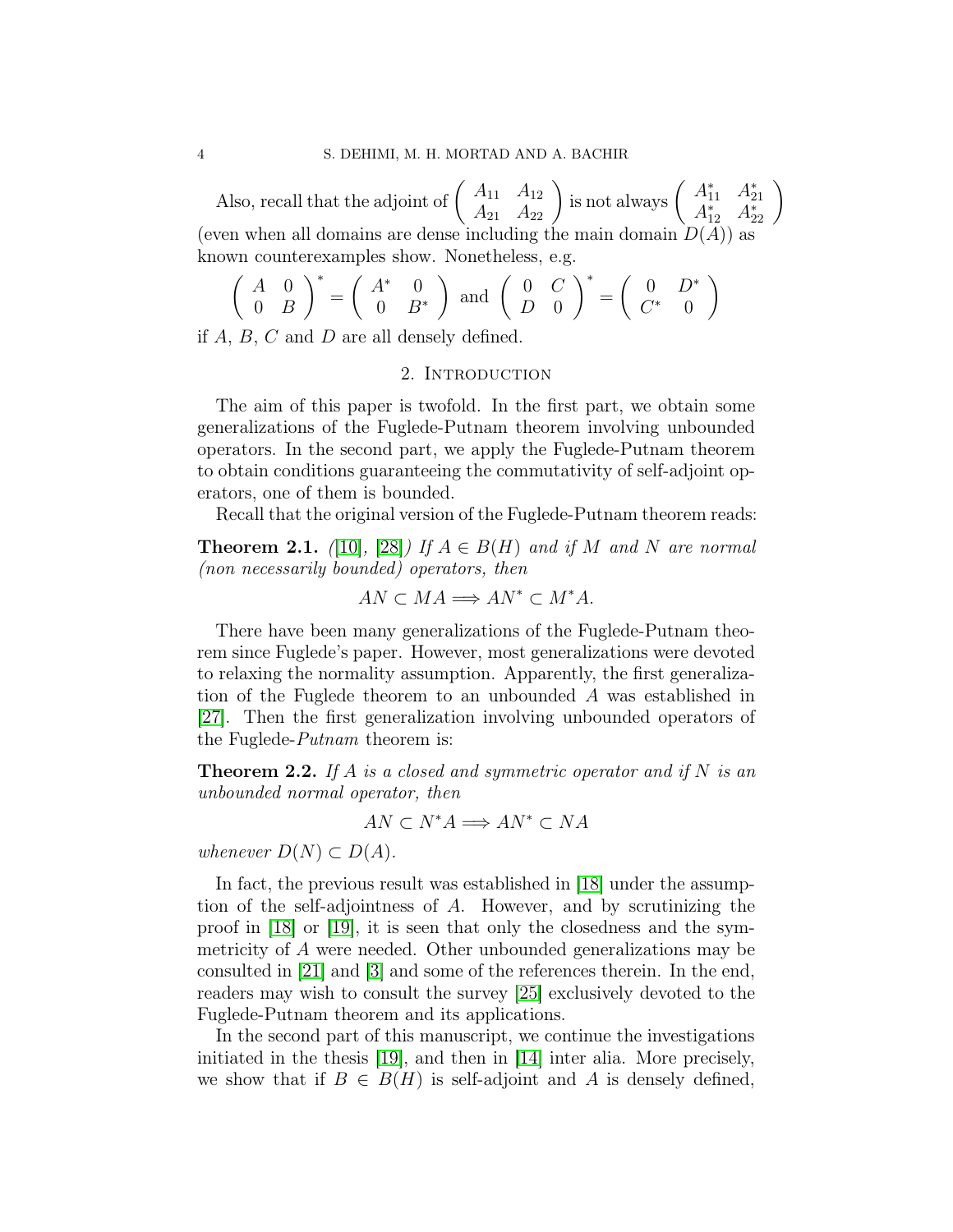closed and symmetric, then  $BA \subset AB$  given that AB or BA is e.g. normal.

### 3. Generalizations of the Fuglede-Putnam theorem

If a densely defined operator  $N$  is normal, then so is its adjoint. However, if  $N^*$  is normal, then  $N^{**}$  does not have to be normal (unless  $N$  itself is closed). A simple counterexample is to take the identity operator  $I_D$  restricted to some unclosed dense domain  $D \subset H$ . Then I<sub>D</sub> cannot be normal for it is not closed. But,  $(I_D)^* = I$  which is the full identity on the entire  $H$ , is obviously normal. Notice in the end that if N is a densely defined closable operator, then  $N^*$  is normal if and only if  $\overline{N}$  is.

The first improvement is that in the very first version by B. Fuglede, the normality of the operator is not needed as only the normality of its closure will do. This observation has already appeared in [\[5\]](#page-15-7), but we reproduce the proof here.

<span id="page-4-0"></span>**Theorem 3.1.** Let  $B \in B(H)$  and let A be a densely defined and *closable operator such that*  $\overline{A}$  *is normal.* If  $BA \subset AB$ *, then* 

$$
BA^* \subset A^*B.
$$

*Proof.* Since  $\overline{A}$  is normal,  $\overline{A}^* = A^*$  remains normal. Now,

 $BA \subset AB \Longrightarrow B^*A^* \subset A^*B^*$  (by taking adjoints)  $\Rightarrow B^*\overline{A} \subset \overline{A}B^*$  (by using the classical Fuglede theorem)  $\Longrightarrow BA^* \subset A^*B$  (by taking adjoints again),

establishing the result.

*Remark.* Notice that  $BA^* \subset A^*B$  does not yield  $BA \subset AB$  even in the event of the normality of  $A^*$  (see [\[24\]](#page-15-1)).

Let us now turn to the extension of the Fuglede-Putnam version. A similar argument to the above one could be applied.

**Theorem 3.2.** *Let*  $B \in B(H)$  *and let* N, M *be densely defined closable operators such that*  $\overline{N}$  *and*  $\overline{M}$  *are normal. If*  $BN \subset MB$ *, then* 

$$
BN^*\subset M^*B.
$$

*Proof.* Since  $BN \subset MB$ , it ensues that  $B^*M^* \subset N^*B^*$ . Taking adjoints again gives  $BN \subset MB$ . Now, apply the Fuglede-Putnam theorem to the normal  $\overline{N}$  and  $\overline{M}$  to get the desired conclusion

$$
BN^* \subset M^*B.
$$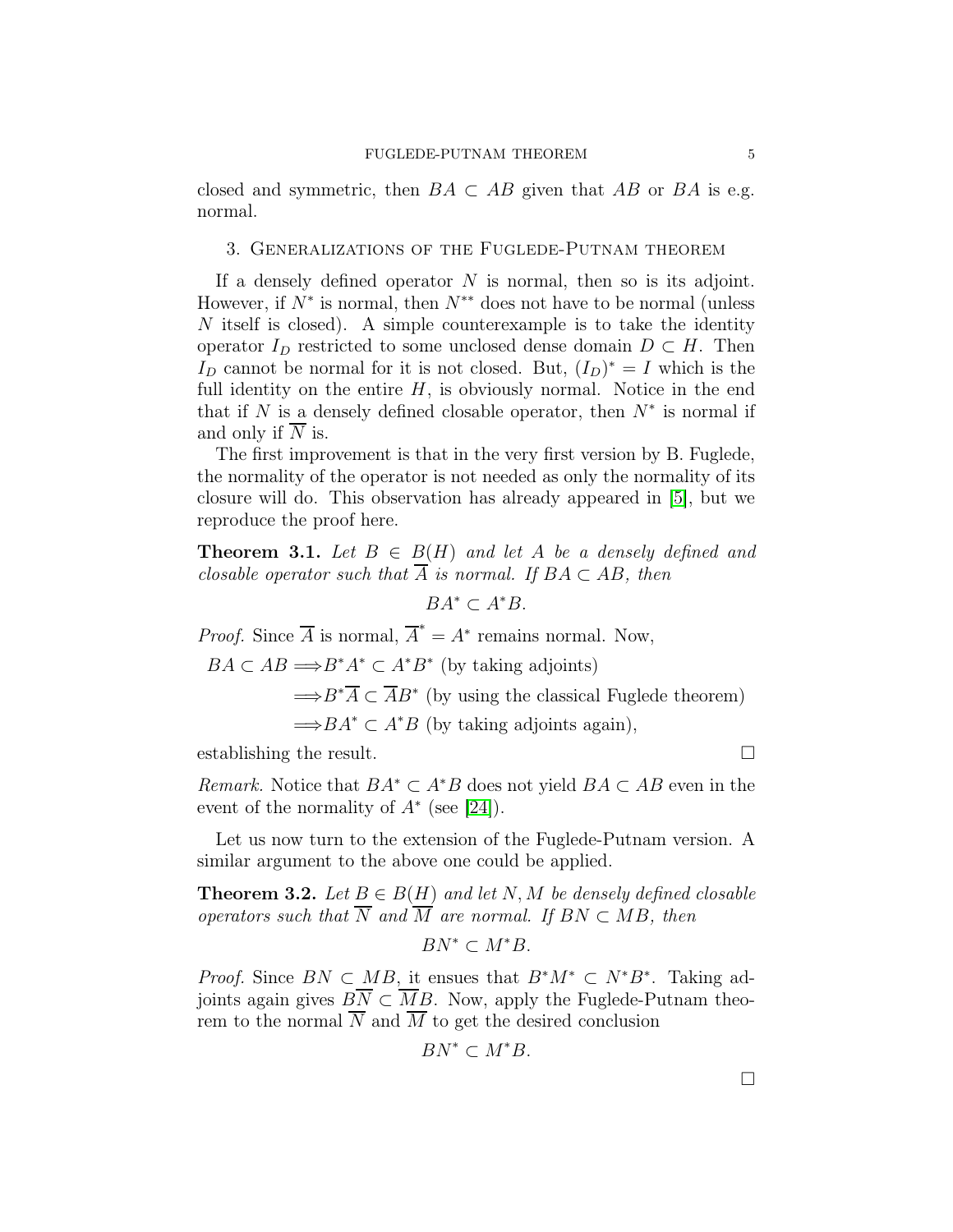Jabłoński et al. obtained in [15] the following version.

<span id="page-5-0"></span>Theorem 3.3. *If* N *is a normal (bounded) operator and if* A *is a closed densely defined operator with*  $\sigma(A) \neq \mathbb{C}$ *, then:* 

 $NA \subset AN \Longrightarrow q(N)A \subset Aq(N)$ 

*for any bounded complex Borel function* q *on*  $\sigma(N)$ *. In particular, we have*  $N^*A \subset AN^*$ .

*Remark.* It is worth noticing that B. Fuglede obtained, long ago, in [11] a unitary  $U \in B(H)$  and a closed and symmetric T with domain  $D(T) \subset H$  such that  $UT \subset TU$  but  $U^*T \not\subset TU^*$ .

Next, we give a generalization of Theorem [3.3](#page-5-0) to an unbounded  $N$ , and as above, only the normality of  $\overline{N}$  is needed.

<span id="page-5-1"></span>Theorem 3.4. *Let* p *be a one variable complex polynomial. If* N *is a densely defined closable operator such that*  $\overline{N}$  *is normal and if* A *is a densely defined operator with*  $\sigma[p(A)] \neq \mathbb{C}$ *, then* 

$$
NA \subset AN \Longrightarrow N^*A \subset AN^*
$$

*whenever*  $D(A) \subset D(N)$ *.* 

*Remark.* This is indeed a generalization of the bounded version of the Fuglede theorem. Observe that when  $A, N \in B(H)$ , then  $\overline{N} = N$ ,  $D(A) = D(N) = H$ , and  $\sigma[p(A)]$  is a compact set.

*Proof.* First, we claim that  $\sigma(A) \neq \mathbb{C}$ , whereby A is closed. Let  $\lambda$  be in  $\mathbb{C} \setminus \sigma[p(A)]$ . Then, and as in [\[8\]](#page-15-8), we obtain

$$
p(A) - \lambda I = (A - \mu_1 I)(A - \mu_2 I) \cdots (A - \mu_n I)
$$

for some complex numbers  $\mu_1, \mu_2, \cdots, \mu_n$ . By consulting again [\[8\]](#page-15-8), readers see that  $\sigma(A) \neq \mathbb{C}$ .

Now, let  $\lambda \in \rho(A)$ . Then

$$
NA \subset AN \Longrightarrow NA - \lambda N \subset AN - \lambda N = (A - \lambda I)N.
$$

Since  $D(A) \subset D(N)$ , it is seen that  $NA - \lambda N = N(A - \lambda I)$ . So

$$
N(A - \lambda I) \subset (A - \lambda I)N \Longrightarrow (A - \lambda I)^{-1}N \subset N(A - \lambda I)^{-1}.
$$

Since  $\overline{N}$  is normal, we may now apply Theorem [3.1](#page-4-0) to get

 $(A - \lambda I)^{-1} N^* \subset N^* (A - \lambda I)^{-1}$ 

because  $(A - \lambda I)^{-1} \in B(H)$ . Hence

$$
N^*A - \lambda N^* \subset N^*(A - \lambda I) \subset (A - \lambda I)N^* = AN^* - \lambda N^*.
$$

But

$$
D(AN^*) \subset D(N^*)
$$
 and  $D(N^*A) \subset D(A) \subset D(N) \subset D(\overline{N}) = D(N^*).$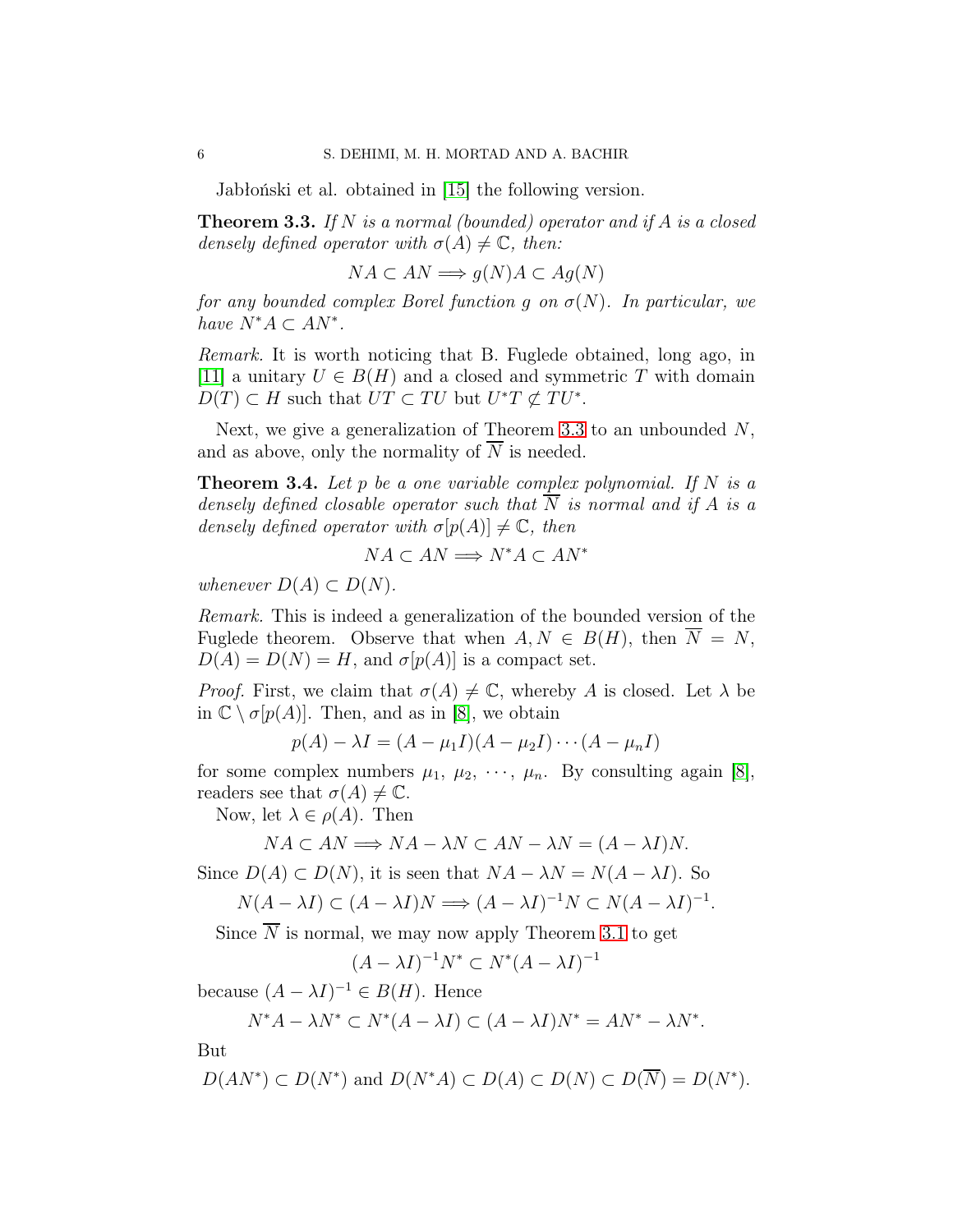Thus,  $D(N^*A) \subset D(AN^*)$ , and so

$$
N^*A\subset AN^*,
$$

as needed.  $\Box$ 

Now, we present a few consequences of the preceding result. The first one is given without proof.

**Corollary 3.5.** If N is a densely defined closable operator such that  $\overline{N}$ *is normal and if* A *is an unbounded self-adjoint operator with*  $D(A) \subset$ D(N)*, then*

$$
NA \subset AN \Longrightarrow N^*A \subset AN^*.
$$

Corollary 3.6. *If* N *is a densely defined closable operator such that* N *is normal and if* A *is a boundedly invertible operator, then*

$$
NA \subset AN \Longrightarrow N^*A \subset AN^*.
$$

*Proof.* We may write

$$
NA \subset AN \Longrightarrow NAA^{-1} \subset ANA^{-1} \Longrightarrow A^{-1}N \subset NA^{-1}.
$$

Since  $A^{-1} \in B(H)$  and  $\overline{N}$  is normal, Theorem [3.1](#page-4-0) gives

$$
A^{-1}N^* \subset N^*A^{-1} \text{ and so } N^*A \subset AN^*,
$$

as needed.

A Putnam's version seems impossible to obtain unless strong conditions are imposed. However, the following special case of a possible Putnam's version is worth stating and proving. Besides, it is somewhat linked to the important notion of anti-commutativity (cf. [32]).

Proposition 3.7. *If* N *is a densely defined closable operator such that*  $\overline{N}$  *is normal and if* A *is a densely defined operator with*  $\sigma(A) \neq \mathbb{C}$ , *then*

$$
NA \subset -AN \Longrightarrow N^*A \subset -AN^*
$$

*whenever*  $D(A) \subset D(N)$ *.* 

*Proof.* Consider

$$
\widetilde{N} = \left( \begin{array}{cc} N & 0 \\ 0 & -N \end{array} \right) \text{ and } \widetilde{A} = \left( \begin{array}{cc} 0 & A \\ A & 0 \end{array} \right)
$$

where  $D(\widetilde{N}) = D(N) \oplus D(N)$  and  $D(\widetilde{A}) = D(A) \oplus D(A)$ . Then  $\overline{\widetilde{N}}$  is normal and  $\widetilde{A}$  is closed. Besides  $\sigma(\widetilde{A})\neq \mathbb{C}$ . Now

$$
\widetilde{N}\widetilde{A} = \begin{pmatrix} 0 & NA \\ -NA & 0 \end{pmatrix} \subset \begin{pmatrix} 0 & -AN \\ AN & 0 \end{pmatrix} = \widetilde{A}\widetilde{N}
$$

 $\Box$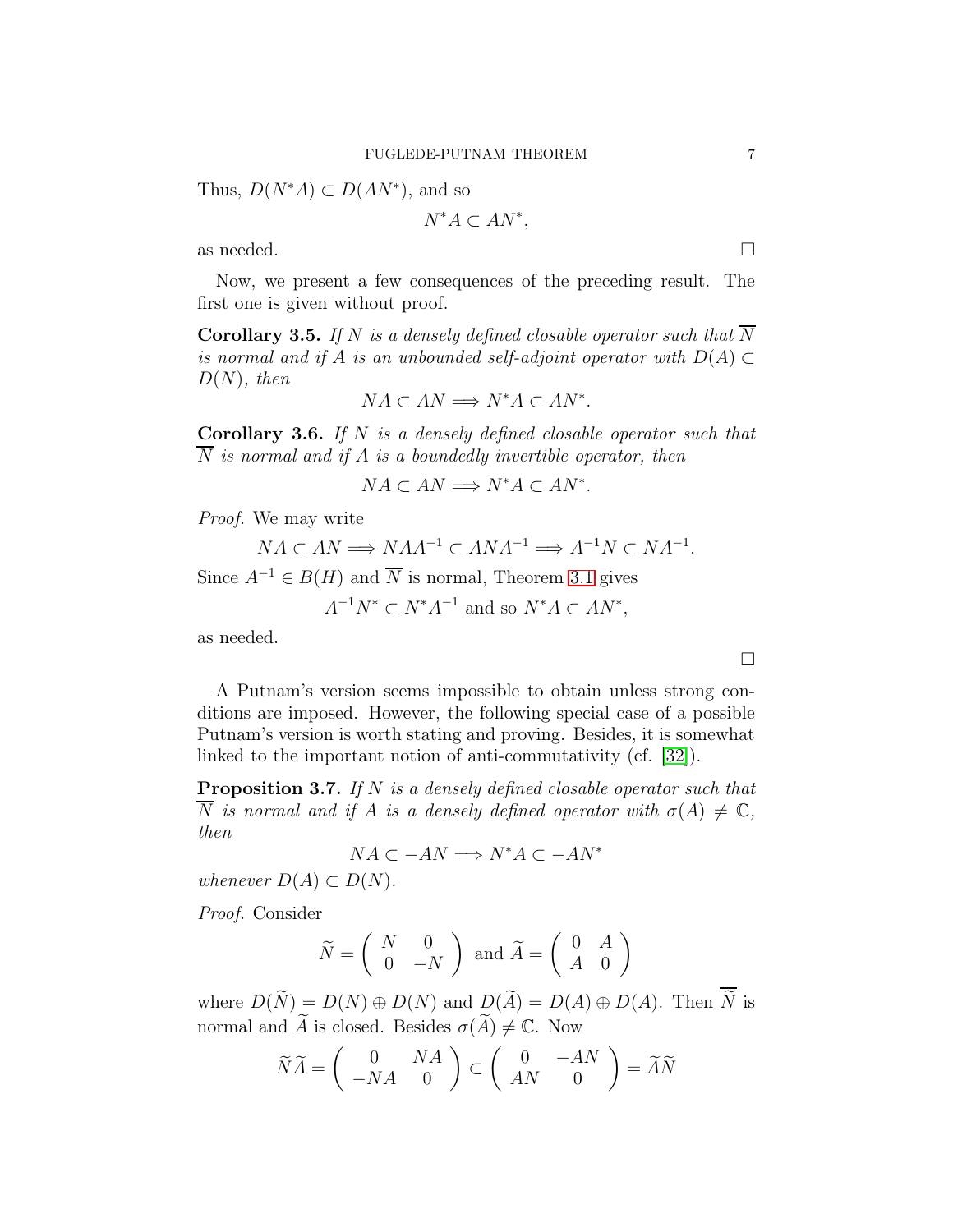for  $NA \subset -AN$ . Since  $D(\widetilde{A}) \subset D(\widetilde{N})$ , Theorem [3.4](#page-5-1) applies, i.e. it gives  $\widetilde{N}^*\widetilde{A} \subset \widetilde{A}\widetilde{N}^*$  which, upon examining their entries, yields the required result. required result.

We finish this section by giving counterexamples to some "generalizations".

**Example 3.8.** ([\[21\]](#page-15-5)) Consider the unbounded linear operators  $A$  and N which are defined by

$$
Af(x) = (1+|x|)f(x)
$$
 and  $Nf(x) = -i(1+|x|)f'(x)$ 

(with  $i^2 = -1$ ) on the domains

$$
D(A) = \{ f \in L^2(\mathbb{R}) : (1 + |x|)f \in L^2(\mathbb{R}) \}
$$

and

$$
D(N) = \{ f \in L^2(\mathbb{R}) : (1 + |x|)f' \in L^2(\mathbb{R}) \}
$$

respectively, and where the derivative is taken in the distributional sense. Then A is a boundedly invertible, positive, self-adjoint unbounded operator. As for  $N$ , it is an unbounded normal operator N (details may consulted in  $|21|$ ). It was shown that such that

$$
AN^* = NA \text{ but } AN \not\subset N^*A \text{ and } N^*A \not\subset AN
$$

(in fact  $ANf \neq N^*Af$  for all  $f \neq 0$ ).

So, what this example is telling us is that  $NA = AN^*$  (and not just an "inclusion"), that N and  $N^*$  are both normal,  $\sigma(A) \neq \mathbb{C}$  (as A is self-adjoint), but  $NA \not\subset AN^*$ .

This example can further be beefed up to refute certain possible generalizations.

**Example 3.9.** (Cf. [26]) There exist a closed operator  $T$  and a normal M such that  $T\dot{M} \subset \dot{M}T$  but  $TM^* \not\subset M^*T$  and  $M^*T \not\subset TM^*$ . Indeed, consider

$$
M = \left(\begin{array}{cc} N^* & 0 \\ 0 & N \end{array}\right) \text{ and } T = \left(\begin{array}{cc} 0 & 0 \\ A & 0 \end{array}\right)
$$

where N is normal with domain  $D(N)$  and A is closed with domain  $D(A)$  and such that  $AN^* = NA$  but  $AN \not\subset N^*A$  and  $N^*A \not\subset AN$  (as defined above). Clearly,  $M$  is normal and  $T$  is closed. Observe that  $D(M) = D(N^*) \oplus D(N)$  and  $D(T) = D(A) \oplus L^2(\mathbb{R})$ . Now,

$$
TM = \begin{pmatrix} 0 & 0 \\ A & 0 \end{pmatrix} \begin{pmatrix} N^* & 0 \\ 0 & N \end{pmatrix} = \begin{pmatrix} 0_{D(N^*)} & 0_{D(N)} \\ A N^* & 0 \end{pmatrix} = \begin{pmatrix} 0 & 0_{D(N)} \\ A N^* & 0 \end{pmatrix}
$$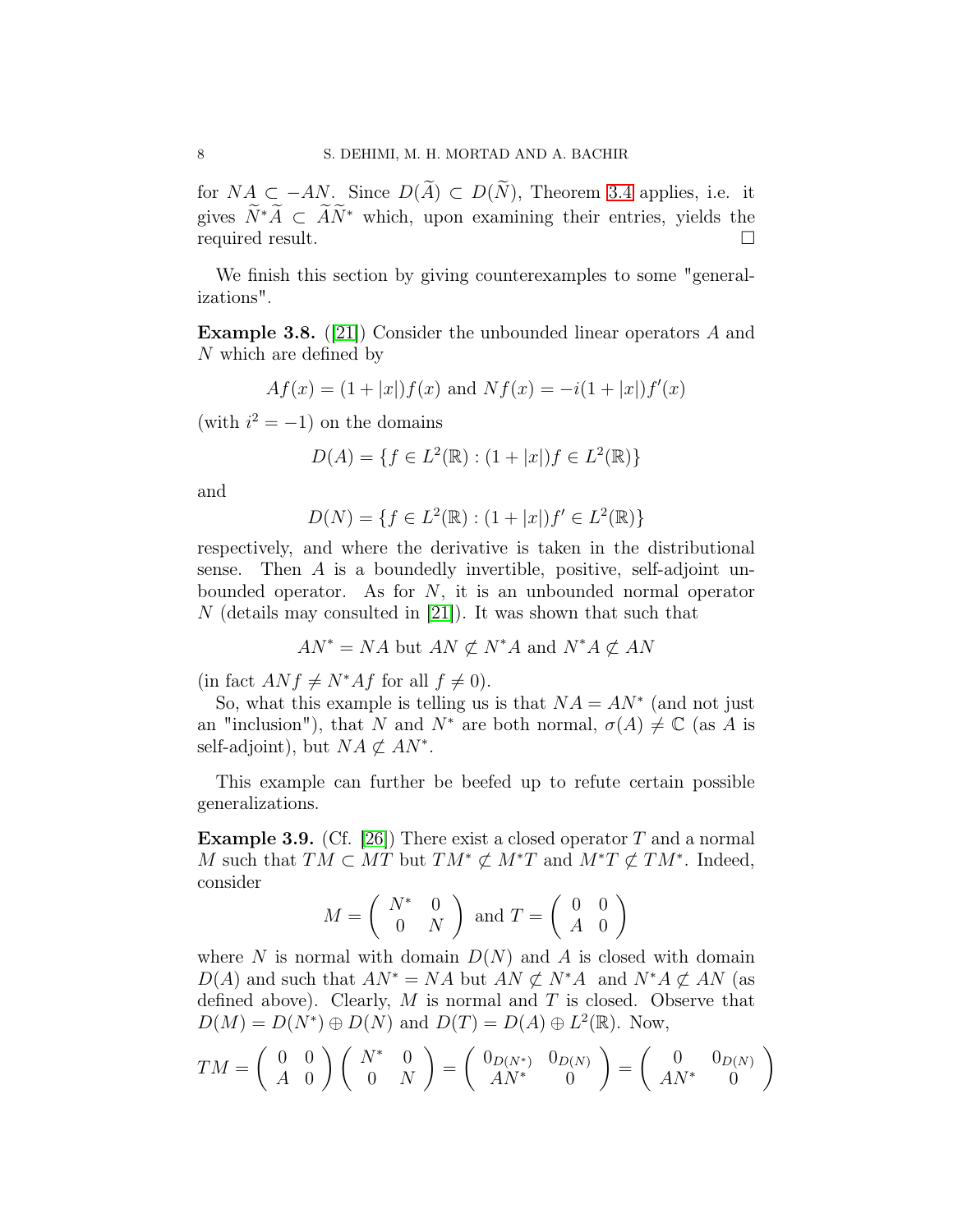where e.g.  $0_{D(N)}$  is the zero operator restricted to  $D(N)$ . Likewise

$$
MT = \left(\begin{array}{cc} N^* & 0 \\ 0 & N \end{array}\right) \left(\begin{array}{cc} 0 & 0 \\ A & 0 \end{array}\right) = \left(\begin{array}{cc} 0 & 0 \\ NA & 0 \end{array}\right).
$$

Since  $D(TM) = D(AN^*) \oplus D(N) \subset D(NA) \oplus L^2(\mathbb{R}) = D(MT)$ , it ensues that  $TM \subset MT$ . Now, it is seen that

$$
TM^* = \begin{pmatrix} 0 & 0 \\ A & 0 \end{pmatrix} \begin{pmatrix} N & 0 \\ 0 & N^* \end{pmatrix} = \begin{pmatrix} 0 & 0_{D(N^*)} \\ AN & 0 \end{pmatrix}
$$

and

$$
M^*T = \begin{pmatrix} N & 0 \\ 0 & N^* \end{pmatrix} \begin{pmatrix} 0 & 0 \\ A & 0 \end{pmatrix} = \begin{pmatrix} 0 & 0 \\ N^*A & 0 \end{pmatrix}.
$$

Since  $ANf \neq N^*Af$  for any  $f \neq 0$ , we infer that  $TM^* \not\subset M^*T$  and  $M^*T \not\subset TM^*$ .

## 4. Some applications to the commutativity of self-adjoint operators

In [\[1\]](#page-14-1), [\[7\]](#page-15-9), [\[13\]](#page-15-10), [\[14\]](#page-15-6), [\[16\]](#page-15-11), [\[18\]](#page-15-3), [\[19\]](#page-15-4), [\[20\]](#page-15-12), [25], and [\[29\]](#page-16-3), the question of the self-adjointness of the normal product of two self-adjoint operators was tackled in different settings (cf. [\[2\]](#page-14-2)). In all cases, the commutativity of the operators was reached.

Here, we deal with the similar question where the unbounded (operator) factor is closed and symmetric which, and it is known, differs from self-adjointness (the two classes can behave quite differently, cf.  $|24|$ ).

First, we give a perhaps known lemma (cf. Lemmata 2.1 & 2.2 in [\[12\]](#page-15-13)). See also [\[17\]](#page-15-14) for the case of normality.

<span id="page-8-1"></span>Lemma 4.1. *(*[\[16\]](#page-15-11)*) Let* A *and* B *be self-adjoint operators. Assume that*  $B \in B(H)$  *and*  $BA \subseteq AB$ *. Then the following assertions hold:* 

- *(i)* AB is a self-adjoint operator and  $AB = \overline{BA}$ ,
- *(ii) if* A *and* B *are positive so is* AB*.*

We shall also have need for the following result:

<span id="page-8-0"></span>**Lemma 4.2.** *Let*  $B \in B(H)$  *be self-adjoint. If*  $BA ⊂ AB$  *where* A *is closed, then*  $f(B)A \subset Af(B)$  *for any continuous function* f *on*  $\sigma(B)$ *. In particular, and if B is positive, then*  $\sqrt{BA} \subset A\sqrt{B}$ *.* 

*Remark.* In fact, the previous lemma was shown in ([\[18\]](#page-15-3), Proposition 1) under the assumption "A being unbounded and self-adjoint", but by looking closely at its proof, we see that only the closedness of A was needed (cf.  $|4|$  and  $|15|$ ).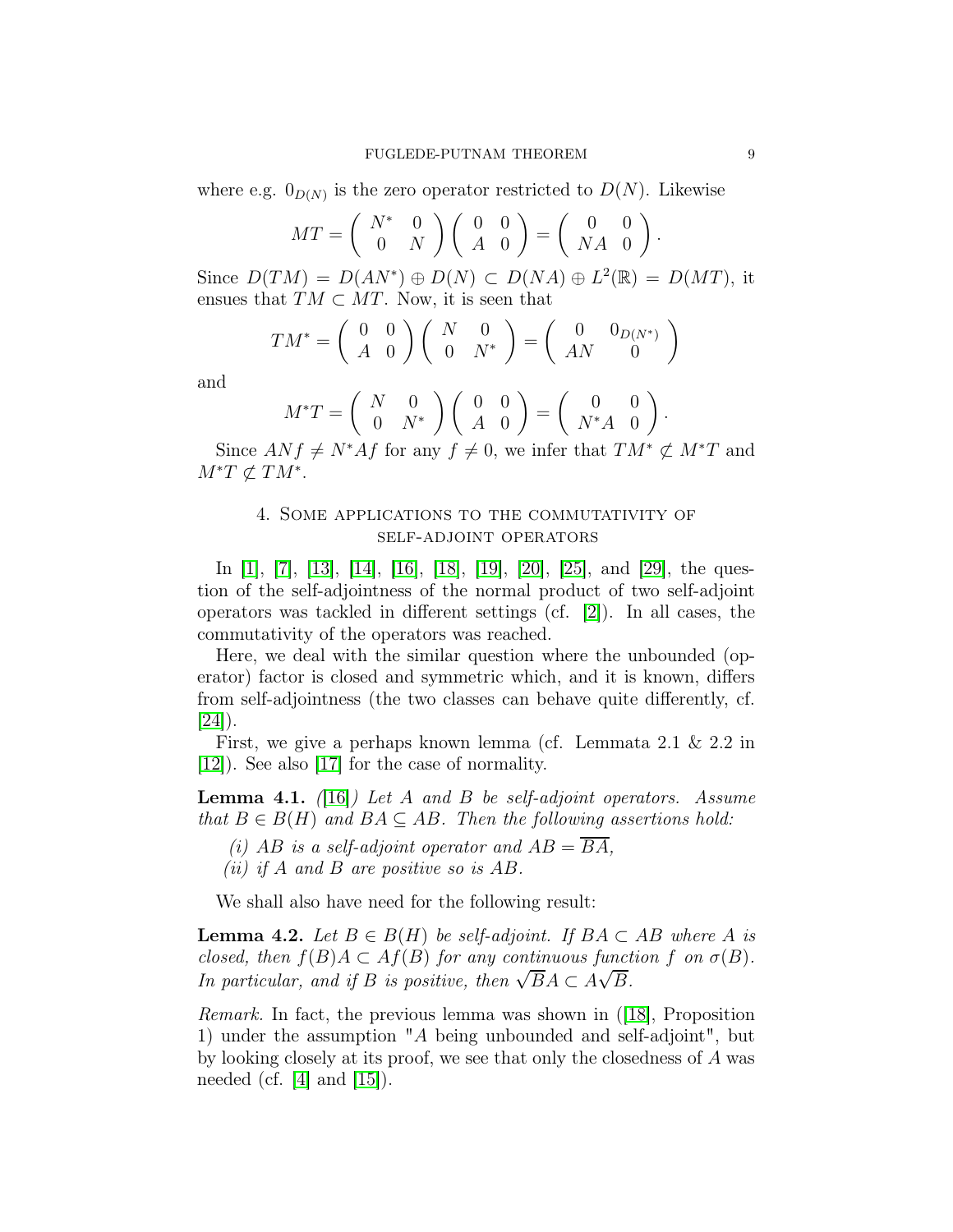We are now ready to state and prove the first result of this section.

<span id="page-9-0"></span>Theorem 4.3. *Let* A *be an unbounded closed and symmetric operator with domain*  $D(A)$ *, and let*  $B \in B(H)$  *be positive. If*  $AB$  *is normal, then*  $BA \subset AB$ *, and so AB is self-adjoint. Also,*  $\overline{BA}$  *is self-adjoint.* 

*Besides,*  $B|A| \subset |A|B$ *, and so*  $|A|B$  *is self-adjoint and positive. Moreover,*  $|A|B = \overline{B|A|}$ .

*Proof.* Since  $B \in B(H)$  is self-adjoint, we have  $(BA)^* = A^*B$  and  $BA^* \subset (AB)^*$ . Now, write

$$
B(AB) = BAB \subset BA^*B \subset (AB)^*B.
$$

Since  $AB$  and  $(AB)^*$  are both normal, the Fuglede-Putnam theorem applies and gives

$$
B(AB)^* \subset (AB)^{**}B = \overline{AB}B = AB^2,
$$

i.e.

$$
B^2A \subset B^2A^* \subset B(AB)^* \subset AB^2.
$$

Since A is closed and  $B \in B(H)$  is positive, Lemma [4.2](#page-8-0) gives

 $BA \subset AB$ .

To show that AB is self-adjoint, we proceed as follows: Observe that

$$
BA \subset BA^* \subset (AB)^*.
$$

Since we also have  $BA \subset AB$ , we now know that

$$
BAx = ABx = (AB)^*x
$$

for all  $x \in D(A)$ . This says that AB and  $(AB)^*$  coincide on  $D(A)$ . Denoting the restrictions of the latter operators to  $D(A)$  by T and S respectively, it is seen that

$$
T-S\subset 0,\ T\subset AB,\ \text{and}\ S\subset (AB)^*.
$$

Hence

$$
(AB)^* - AB \subset T^* - S^* \subset (T - S)^* = 0.
$$

Since  $D(AB) = D[(AB)^*]$  thanks to the normality of AB, it ensues that  $AB = (AB)^*$ , that is,  $AB$  is self-adjoint.

Now, we show that BA is self-adjoint. First, we show that BA is normal. Clearly  $BA^* \subset A^*B$  for we already know that  $BA \subset AB$ . Hence

 $BA^*A \subset A^*BA \subset A^*AB.$ 

Therefore

$$
\overline{BA}(\overline{BA})^* = ABA^*B \subset AA^*B^2
$$

and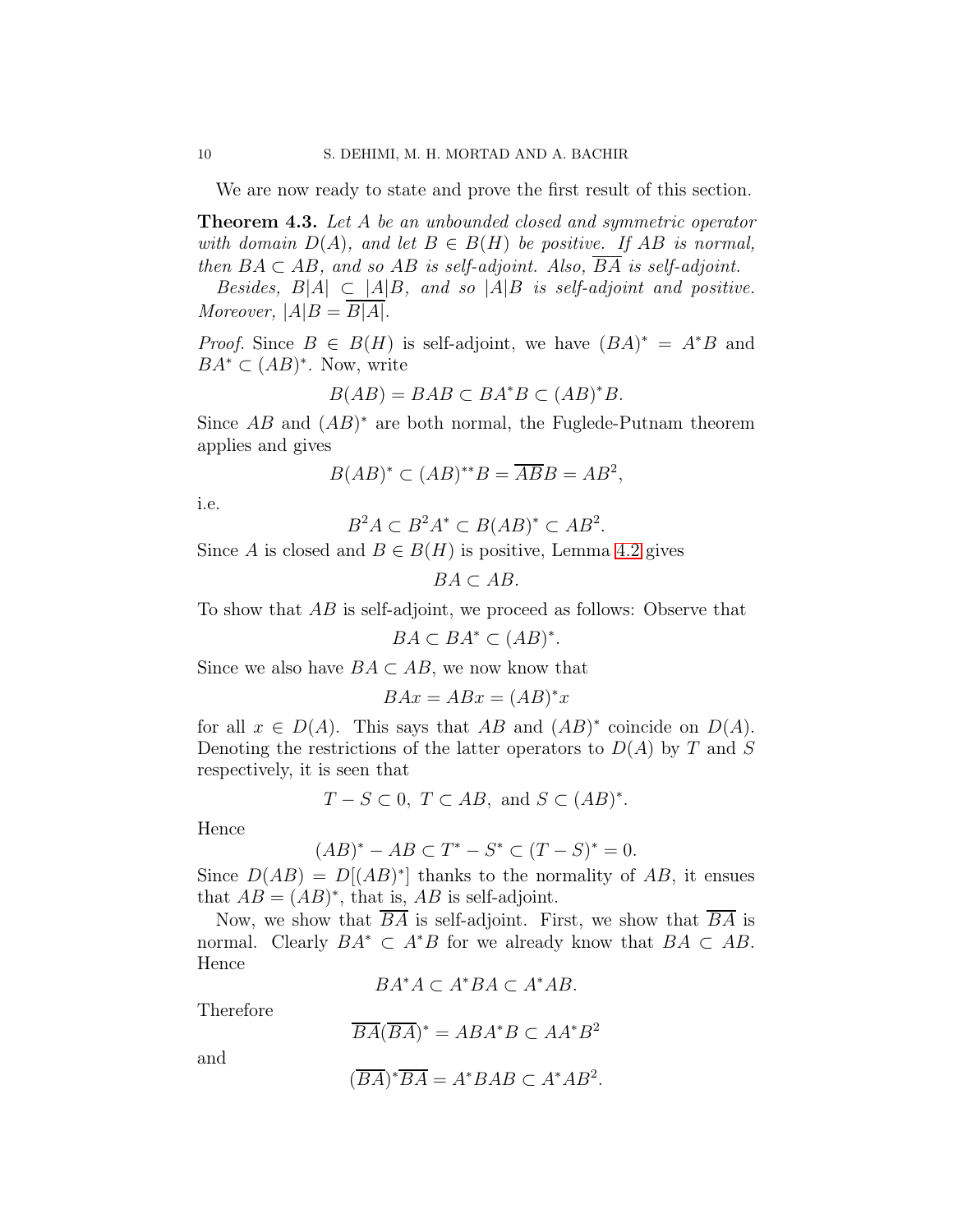By Lemma [4.1,](#page-8-1) it is seen that both of  $AA^*B^2$  and  $AA^*B^2$  are selfadjoint. By the maximality of self-adjoint operators, it ensues that

$$
\overline{BA}(\overline{BA})^* = AA^*B^2 \text{ and } (\overline{BA})^*\overline{BA} = A^*AB^2.
$$

Since  $AB$  is self-adjoint,  $(AB)^2$  is self-adjoint. But

$$
(AB)^2 = ABAB \subset AA^*B^2
$$

and so  $(AB)^2 = AA^*B^2$ . Similarly,

$$
ABAB \subset A^*BAB \subset A^*AB^2
$$

or  $(AB)^2 = A^*AB^2$ . Therefore, we have shown that

$$
(\overline{BA})^* \overline{BA} = \overline{BA}(\overline{BA})^*.
$$

In other words,  $\overline{BA}$  is normal.

To infer that  $\overline{BA}$  is self-adjoint, observe that  $BA \subset AB$  gives  $\overline{BA} \subset$ AB, but because normal operators are maximally normal, we obtain  $BA = AB$ , from which we derive the self-adjointness of BA.

To show the last claim of the theorem, consider again  $BA^*A \subset$ A<sup>∗</sup>AB. So,  $B|A| \subset |A|B$  by the spectral theorem say. Since  $B \geq 0$ , Lemma [4.1](#page-8-1) gives the self-adjointness and the positivity of  $|A|B$ , as well as  $|A|B = \overline{B|A|}$ . This completes the proof.

*Remark.* Under the assumptions of the preceding theorem (by consulting [\[5\]](#page-15-7)), we have:

$$
|AB| = |\overline{BA}| = |A|B = \overline{B|A|}.
$$

<span id="page-10-0"></span>Corollary 4.4. *Let* A *be an unbounded closed and symmetric operator and let*  $B \in B(H)$  *be positive. Suppose that*  $AB$  *is normal. Then* 

BA *is closed*  $\implies$  A *is self-adjoint.* 

*In particular, if* B *is invertible, then* A *is self-adjoint.*

*Proof.* By Theorem [4.3,](#page-9-0)  $\overline{BA}$  is self-adjoint and  $\overline{BA} = AB$ . Hence

$$
BA^* \subset (AB)^* = (\overline{BA})^* = \overline{BA}.
$$

So, when BA is closed,  $BA^* \subset BA$ . Therefore,  $D(A^*) \subset D(A)$ , and so  $D(A) = D(A^*)$ . Thus, A is self-adjoint, as required.

Corollary 4.5. *Let* A *be an unbounded closed and symmetric operator with domain*  $D(A)$ *, and let*  $B \in B(H)$  *be positive. If*  $BA^*$  *is normal, then*  $BA \subset AB$ , and so  $BA^*$  is self-adjoint.

*Proof.* Since  $BA^*$  is normal, so is  $(BA^*)^* = AB$ . To obtain the desired conclusion, one just need to apply Theorem [4.3.](#page-9-0)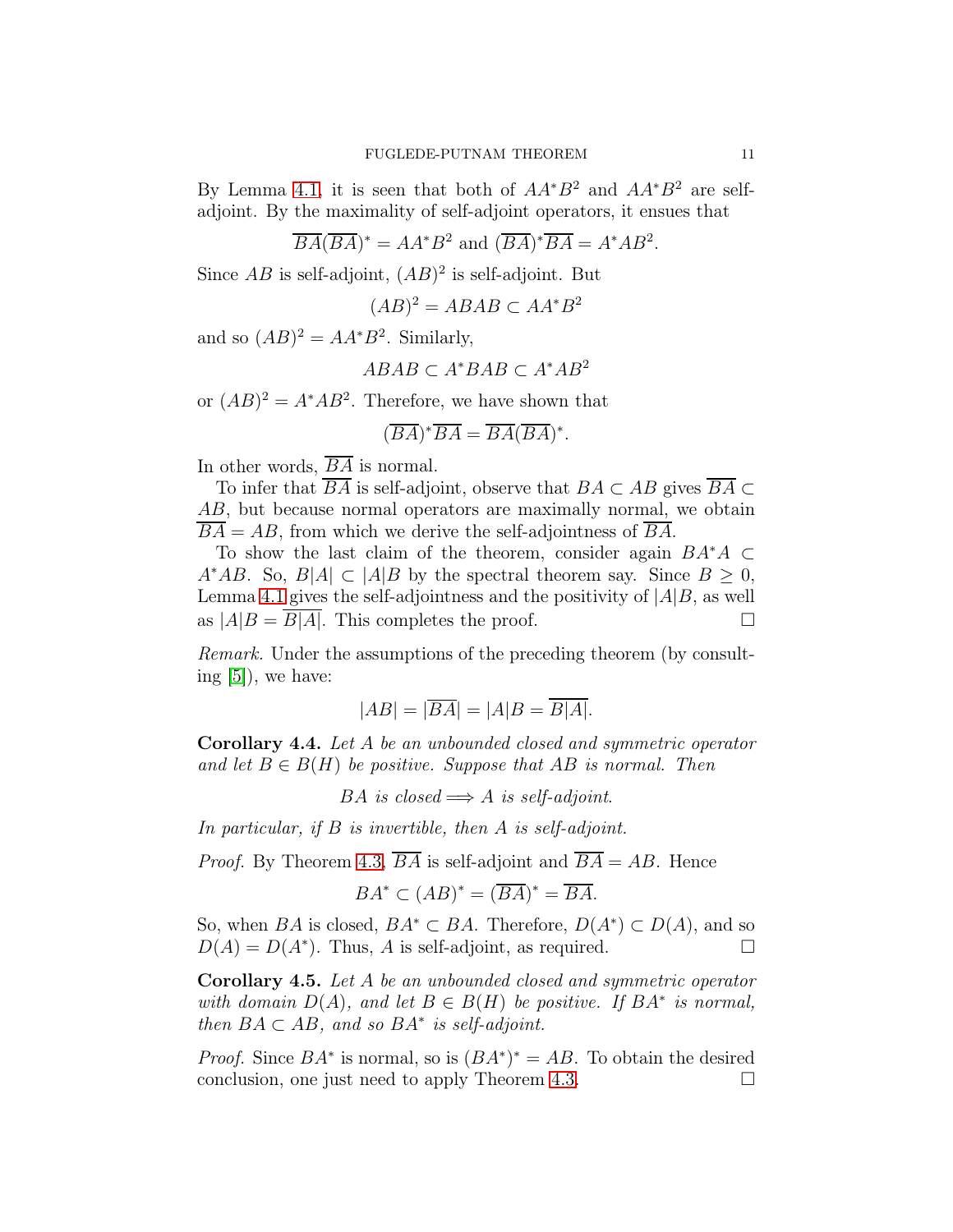The case of the normality of BA was unexpectedly trickier. After a few attempts, we have been able to show the result.

<span id="page-11-0"></span>Theorem 4.6. *Let* A *be an unbounded closed and symmetric operator with domain*  $D(A)$ *, and let*  $B \in B(H)$  *be self-adjoint. Assume*  $BA$  *is normal. Then* A *is necessarily self-adjoint.*

*If we further assume that* B *is positive, then* BA *becomes self-adjoint* and  $BA = AB$ .

We are now ready to show Theorem [4.6.](#page-11-0)

*Proof.* First, recall that since  $BA$  is normal,  $BA$  is closed and  $D(BA) =$  $D[(BA)^*].$ 

Write

$$
A(BA) \subset A^*BA = (BA)^*A.
$$

Since BA is normal and  $D(BA) = D(A)$ , Theorem [2.2](#page-3-0) is applicable and it gives

$$
A(BA)^*\subset (BA)^{**}A=\overline{BA}A=BA^2,
$$

i.e.  $AA^*B \subset BA^2$ . Since A is symmetric, we may push the previous inclusion to further obtain  $AA^*B \subset BAA^*$ , that is,  $[A^*|^2B \subset B|A^*|^2$ .

Next, we claim that  $B|A^*|$  is closed too. To see that, observe that as  $B \in B(H)$ , then  $(BA)^* = A^*B$ . Hence  $\overline{BA} = (A^*B)^*$  or  $BA = (A^*B)^*$ because BA is already closed. By Lemma 11 in [\[6\]](#page-15-15), the last equation is equivalent to  $(|A^*|B)^* = B|A^*|$  which gives the closedness of  $B|A^*|$ as needed.

Now, we have

$$
B|A^*|(B|A^*|)^* = B|A^*|^2B \subset B^2|A^*|^2.
$$

It then follows by Corollary 1 in [\[9\]](#page-15-16) that

$$
B|A^*|(B|A^*|)^* = B^2|A^*|^2
$$

for  $B|A^*|(B|A^*|)^*$ ,  $B^2$ , and  $|A^*|^2$  are all self-adjoint. The self-adjointness of  $B|A^*|(B|A^*|)^*$  also implies that  $B^2|A^*|^2$  is self-adjoint as well, i.e.

$$
B^2|A^*|^2 = (B^2|A^*|^2)^* = |A^*|^2B^2.
$$

In particular,  $B^2|A^*|^2$  is closed. So, Proposition 3.7 in [\[7\]](#page-15-9) implies that  $B|\tilde{A}^*|^2$  is closed.

The next step is to show that  $B|A^*|^2$  is normal. As  $|A^*|^2B \subset B|A^*|^2$ , it ensues that

$$
B|A^*|^2(B|A^*|^2)^* = B|A^*|^4B \subset B^2|A^*|^4
$$

and

$$
(B|A^*|^2)^*B|A^*|^2=|A^*|^2B^2|A^*|^2\subset B^2|A^*|^4.
$$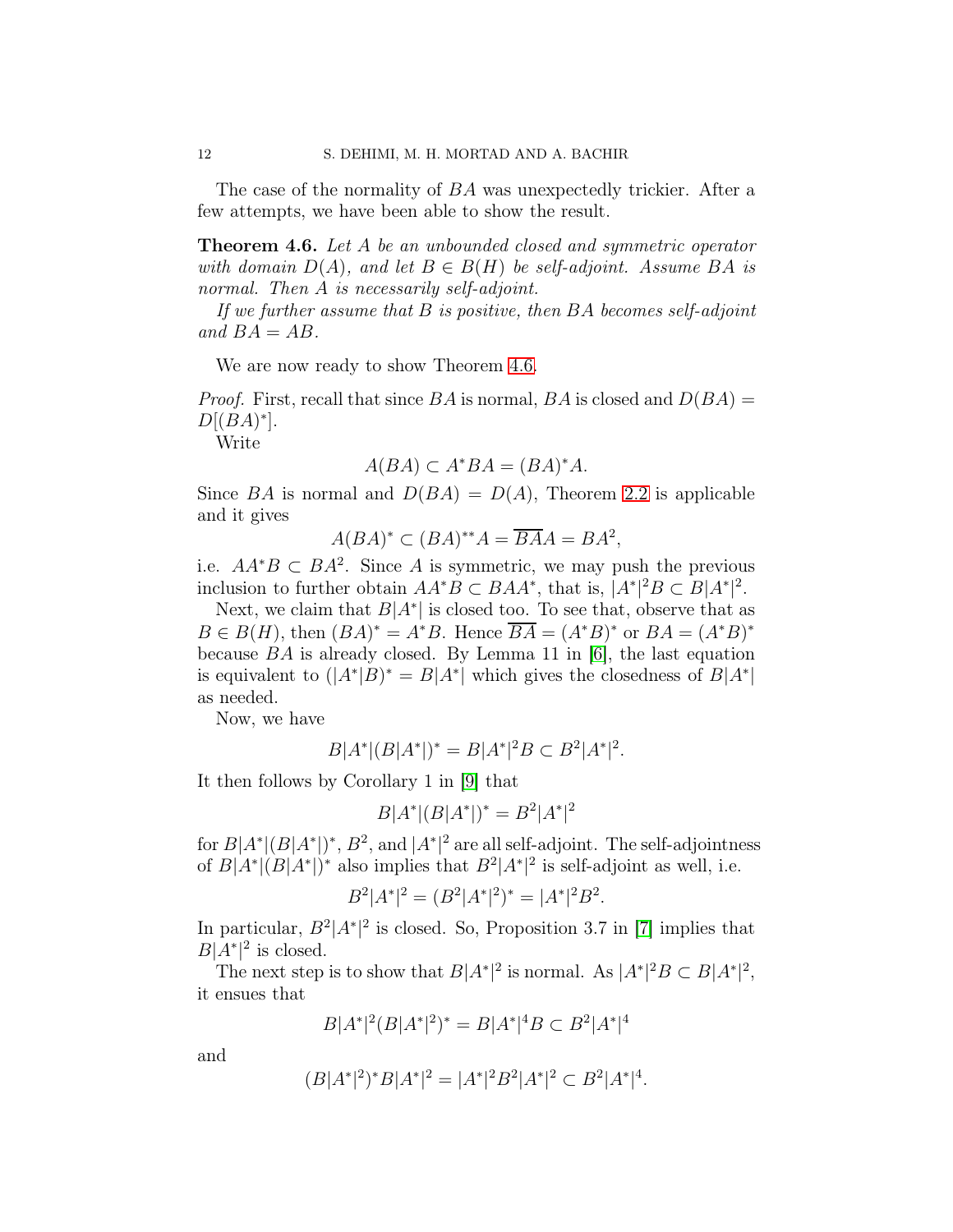Since  $B|A^*|^2(B|A^*|^2)^*, (B|A^*|^2)^*B|A^*|^2, B^2$ , and  $|A^*|^2$  are all selfadjoint, Corollary 1 in [\[9\]](#page-15-16) yields

$$
B|A^*|^2(B|A^*|^2)^* = (B|A^*|^2)^*B|A^*|^2 = B^2|A^*|^4.
$$

Therefore,  $B|A^*|^2$  is normal. So, since  $B \in B(H)$  is self-adjoint and  $|A^*|^2$  is self-adjoint and positive, it follows by Theorem 1.1 in [\[14\]](#page-15-6) that  $B|A^*|^2$  is self-adjoint and  $B|A^*|^2 = |A^*|^2B$ .

By applying Theorem 10 in [4], it is seen that

$$
B|A^*| = |A^*|B
$$

due to the self-adjointness and the positivity of  $|A^*|$ .

We now have all the necessary tools to establish the self-adjointness of A. Indeed,

$$
D(A^*) = D(|A^*|) = D(B|A^*|) = D(|A^*|B) = D(A^*B) = D[(BA)^*] = D(BA) = D(A).
$$

Thus, A is self-adjoint as it is already symmetric.

Finally, when  $B \in B(H)$  is positive and since A is self-adjoint,  $(BA)^* = AB$  is normal. By Theorem [4.3,](#page-9-0) AB is self-adjoint or  $(BA)^*$ is self-adjoint. In other words,

$$
BA = (BA)^* = AB,
$$

and this marks the end of the proof.  $\Box$ 

Generalizations to weaker classes than normality vary. Notice in passing that in [\[7\]](#page-15-9), the self-adjointness of BA was established for a positive  $B \in B(H)$  and an unbounded self-adjoint A such that BA is hyponormal and  $\sigma(BA) \neq \mathbb{C}$ . The next result is of the same kind.

**Proposition 4.7.** Let  $B \in B(H)$  be positive and let A be a densely *defined closed symmetric operator. If* (AB) ∗ *is subnormal or if* BA<sup>∗</sup> *is closed and subnormal, then*  $BA \subset AB$ .

*Moreover, if* A *is self-adjoint, then* AB *is self-adjoint. Besides,*  $AB = \overline{BA}$ .

*Proof.* The proof relies on a version of the Fuglede-Putnam theorem obtained by J. Stochel in [\[31\]](#page-16-4). Write

$$
B[(AB)^*]^* = B(AB)^{**} = BAB \subset BA^*B \subset (AB)^*B.
$$

Since  $(AB)^*$  is subnormal, Theorem 4.2 in [\[31\]](#page-16-4) yields

$$
B^2A \subset B^2A^* \subset B(AB)^* \subset (AB)^{**}B = AB^2.
$$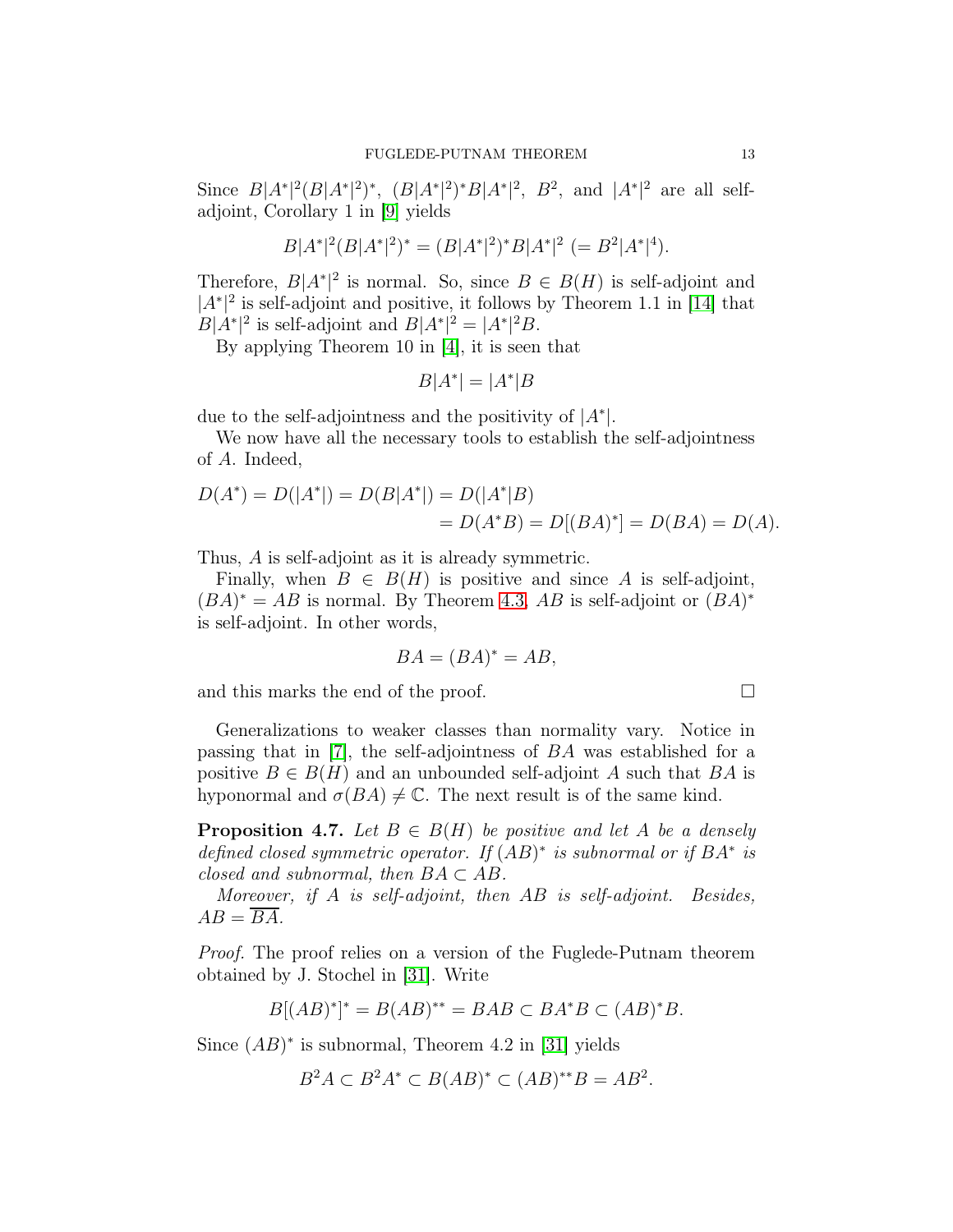The same inclusion is obtained in the event of the subnormality of BA<sup>∗</sup> . Indeed, write

$$
B(BA^*)^* = BAB \subset BA^*B.
$$

Applying again Theorem 4.2 in [\[31\]](#page-16-4) gives

$$
B(BA^*) \subset (BA^*)^*B = AB^2.
$$

Therefore, and as above, we obtain  $B^2A \subset AB^2$ .

Now, since  $B \geq 0$  and A is closed, it follows that  $BA \subset AB$ .

Finally, when  $A$  is self-adjoint, Lemma [4.1](#page-8-1) implies that  $AB$  is selfadjoint and  $AB = BA$ , as needed.

There are still more cases to investigate. As is known, if  $N \in B(H)$ is such that  $N^2$  is normal, then N need not be normal (cf. [\[23\]](#page-15-17)). The same applies for the class of self-adjoint operators.

The first attempted generalization is the following: Let  $A, B$  be two self-adjoint operators, where B is positive, and such that  $(AB)^n$  is normal for some  $n \in \mathbb{N}$  such that  $n \geq 2$ . Does it follow that AB is self-adjoint?

The answer is negative even when A and B are  $2 \times 2$  matrices. This is seen next:

#### Example 4.8. Take

$$
A = \left(\begin{array}{cc} 0 & 1 \\ 1 & 0 \end{array}\right) \text{ and } B = \left(\begin{array}{cc} 0 & 0 \\ 0 & 1 \end{array}\right).
$$

Then A is self-adjoint and B is positive (it is even an orthogonal projection). Also,

$$
AB = \left(\begin{array}{cc} 0 & 1 \\ 0 & 0 \end{array}\right) \text{ whilst } (AB)^n = \left(\begin{array}{cc} 0 & 0 \\ 0 & 0 \end{array}\right)
$$

for all  $n \geq 2$ . In other words, AB is not self-adjoint while all  $(AB)^n$ ,  $n \geq 2$ , are patently self-adjoint.

Let us pass to other possible generalizations.

**Proposition 4.9.** *Let*  $B \in B(H)$  *be positive and let* A *be a closed* and symmetric operator. Assume  $AB<sup>n</sup>$  is normal for a certain positive *integer*  $n \in \mathbb{N}$ *. Then* 

- *(1)* BA ⊂ AB *(hence* BA *is symmetric).*
- *(2) If it is further assumed that* B *is invertible, then* A *is selfadjoint. Besides, all of* AB<sup>1</sup>/n *and* B<sup>1</sup>/nA *are self-adjoint for all*  $n \geq 1$ *.*

*Proof.*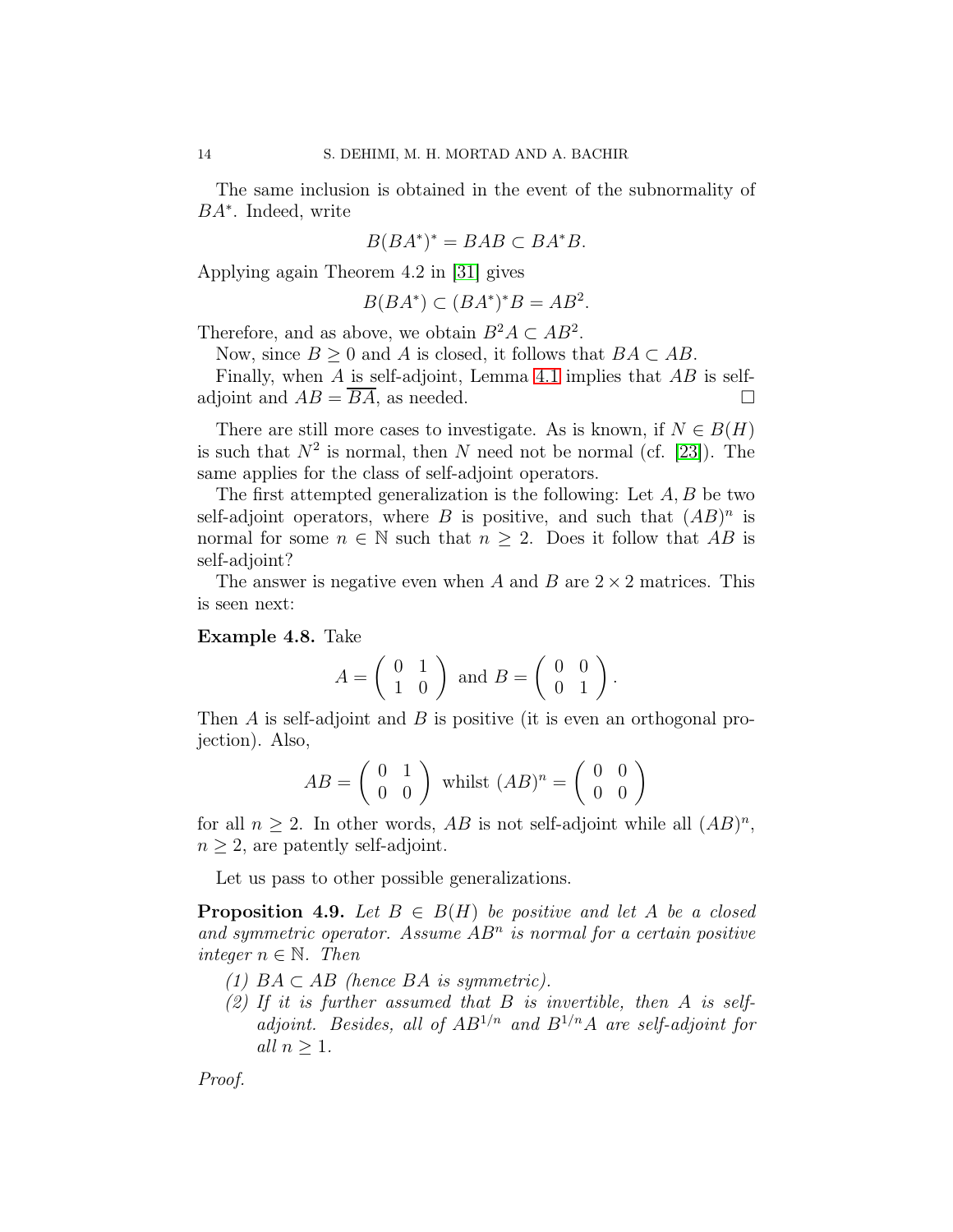- (1) Since  $B<sup>n</sup>$  is positive for all n and  $AB<sup>n</sup>$  is normal, it follows by Theorem [4.3](#page-9-0) that  $AB^n$  is self-adjoint and  $B^nA \subset AB^n$ . By Lemma [4.2,](#page-8-0) it is seen that  $BA \subset AB$ .
- (2) Since  $AB^n$  is normal and  $B^nA$  is closed (as  $B^n$  is invertible), Corollary [4.4](#page-10-0) yields the self-adjointness of A.

Finally, since  $BA \subset AB$  and B is positive, it follows that  $B^{1/n}A \subset AB^{1/n}$ , from which we derive the self-adjointness of  $AB^{1/n}$  and  $\overline{B^{1/n}A} = B^{1/n}A$ , as suggested.

Similarly, we have:

<span id="page-14-3"></span>**Proposition 4.10.** *Let*  $B \in B(H)$  *be positive and let* A *be a closed* and symmetric operator. Assume that  $B<sup>n</sup>A$  is normal for some positive *integer*  $n \in \mathbb{N}$ *. Then* A *and* BA *are self-adjoint, and*  $BA = AB$ *.* 

One of the tools to prove this result is:

<span id="page-14-4"></span>**Lemma 4.11.** *(Cf. Proposition 3.7 in* [\[7\]](#page-15-9)*)* Let  $B \in B(H)$  and let A be an arbitrary operator such that  $B<sup>n</sup>A$  is closed for some integer  $n \geq 2$ . *Suppose further that* BA *is closable. Then* BA *is closed.*

*Proof.* Let  $(x_p)$  be in  $D(B^nA)$  and such that  $x_p \to x$  and  $BAx_p \to y$ . Since  $B^{n-1} \in B(H)$ ,  $B^n A x_p \to B^{n-1} y$ . Since  $B^n A$  is closed, we obtain  $x \in D(B^nA) = D(A)$ . Since  $BA \subset \overline{BA}$  and  $x \in D(BA)$ , we have

$$
BAx = \overline{BA}x = \lim_{p \to \infty} BAx_p = y
$$

by the definition of the closure of an operator. We have therefore shown that  $BA$  is closed, as wished.  $\square$ 

Now, we show Proposition [4.10.](#page-14-3)

*Proof.* Since  $B<sup>n</sup>$  is positive, Theorem [4.6](#page-11-0) gives both the self-adjointness of A and  $B<sup>n</sup>A$ . Moreover,  $B<sup>n</sup>A = AB<sup>n</sup>$ . Using Lemma [4.2](#page-8-0) or else, we get  $BA \subset AB$  (only the inclusion suffices to finish the proof). The equation  $B^n A = AB^n$  contains the closedness of  $B^n A$  which, by a glance at Lemma [4.11,](#page-14-4) yields  $BA = AB$  by consulting Lemma [4.1.](#page-8-1)  $\Box$ 

#### **REFERENCES**

- <span id="page-14-1"></span>[1] E. Albrecht, P. G. Spain. When products of self-adjoints are normal, Proc. Amer. Math. Soc.,  $128/8$  (2000) 2509-2511.
- <span id="page-14-2"></span>[2] A. Benali, M. H. Mortad. Generalizations of Kaplansky's theorem involving unbounded linear operators, Bull. Pol. Acad. Sci. Math., 62/2 (2014) 181-186.
- <span id="page-14-0"></span>[3] I. F. Z. Bensaid, S. Dehimi, B. Fuglede, M. H. Mortad. The Fuglede theorem and some intertwining relations, Adv. Oper. Theory,  $6/1$  (2021) Paper No. 9, 8 pp.

 $\Box$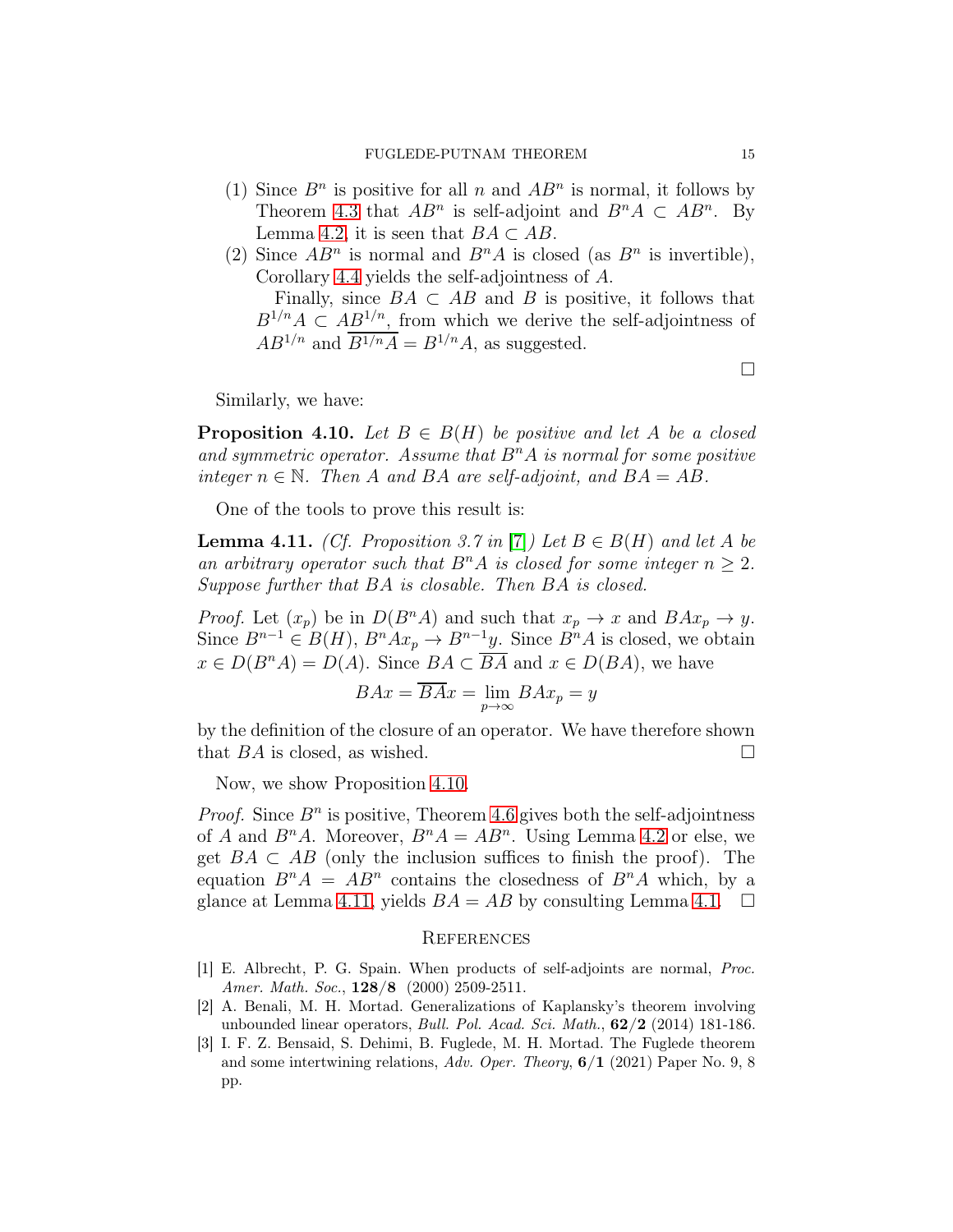- [4] S. J. Bernau. The square root of a positive self-adjoint operator, J. Austral. Math. Soc., **8** (1968) 17-36.
- <span id="page-15-7"></span>[5] I. Boucif, S. Dehimi and M. H. Mortad. On the absolute value of unbounded operators, *J. Operator Theory*,  $82/2$  (2019) 285-306.
- <span id="page-15-15"></span><span id="page-15-9"></span>[6] J. A. W. van Casteren, S. Goldberg. The Conjugate of the product of operators, Studia Math., 38 (1970) 125-130.
- [7] S. Dehimi, M. H. Mortad. Right (or left) invertibility of bounded and unbounded operators and applications to the spectrum of products, Complex Anal. Oper. Theory,  $12/3$  (2018) 589-597.
- <span id="page-15-8"></span>[8] S. Dehimi, M. H. Mortad. Unbounded operators having self-adjoint, subnormal or hyponormal powers, Math. Nachr., (to appear).
- <span id="page-15-16"></span>[9] A. Devinatz, A. E. Nussbaum, J. von Neumann. On the permutability of selfadjoint operators, Ann. of Math.  $(2)$ , 62 (1955) 199-203.
- <span id="page-15-2"></span>[10] B. Fuglede. A Commutativity theorem for normal operators, roc. Nati. Acad. Sci., **36** (1950) 35-40.
- <span id="page-15-13"></span>[11] B. Fuglede. Solution to Problem 3, Math. Scand., 2 (1954) 346-347.
- [12] K. Gustafson. Positive (noncommuting) operator products and semi-groups, Math. Z., 105 (1968) 160-172.
- <span id="page-15-10"></span>[13] K. Gustafson, M. H. Mortad. Unbounded products of operators and connections to Dirac-type operators, *Bull. Sci. Math.*,  $138/5$  (2014), 626-642.
- <span id="page-15-6"></span>[14] K. Gustafson, M. H. Mortad. Conditions implying commutativity of unbounded self-adjoint operators and related topics, J. Operator Theory,  $76/1$ , (2016) 159-169.
- [15] Z. J. Jabłoński, Il B. Jung, J. Stochel. Unbounded quasinormal operators revisited, Integral Equations Operator Theory,  $79/1$  (2014) 135-149.
- <span id="page-15-11"></span>[16] Il B. Jung, M. H. Mortad, J. Stochel. On normal products of selfadjoint operators, Kyungpook Math. J., 57 (2017) 457-471.
- <span id="page-15-14"></span>[17] M. Meziane, M. H. Mortad. Maximality of linear operators, Rend. Circ. Mat. Palermo, Ser II., **68/3** (2019) 441-451.
- <span id="page-15-3"></span>[18] M. H. Mortad. An application of the Putnam-Fuglede theorem to normal products of self-adjoint operators, Proc. Amer. Math. Soc., 131/10, (2003) 3135-3141.
- <span id="page-15-4"></span>[19] M. H. Mortad. Normal products of self-adjoint operators and self-adjointness of the perturbed wave operator on  $L^2(\mathbb{R}^n)$ . Thesis (Ph.D.)-The University of Edinburgh (United Kingdom). ProQuest LLC, Ann Arbor, MI, 2003.
- <span id="page-15-12"></span>[20] M. H. Mortad. On some product of two unbounded self-adjoint operators, Integral Equations Operator Theory,  $64/3$  (2009) 399-408.
- <span id="page-15-5"></span>[21] M. H. Mortad. An all-unbounded-operator version of the Fuglede-Putnam theorem, Complex Anal. Oper. Theory, 6/6 (2012) 1269-1273.
- <span id="page-15-0"></span>[22] M. H. Mortad. An operator theory problem book, World Scientific Publishing Co., (2018). https://doi.org/10.1142/10884. ISBN: 978-981-3236-25-7 (hardcover).
- <span id="page-15-17"></span>[23] M. H. Mortad. On the existence of normal square and nth roots of operators, J. Anal., 28/3 (2020) 695-703.
- <span id="page-15-1"></span>[24] M. H. Mortad. Counterexamples in operator theory, book, (to appear). Birkhäuser/Springer.
- [25] M. H. Mortad. The Fuglede-Putnam theory (a submitted monograph).